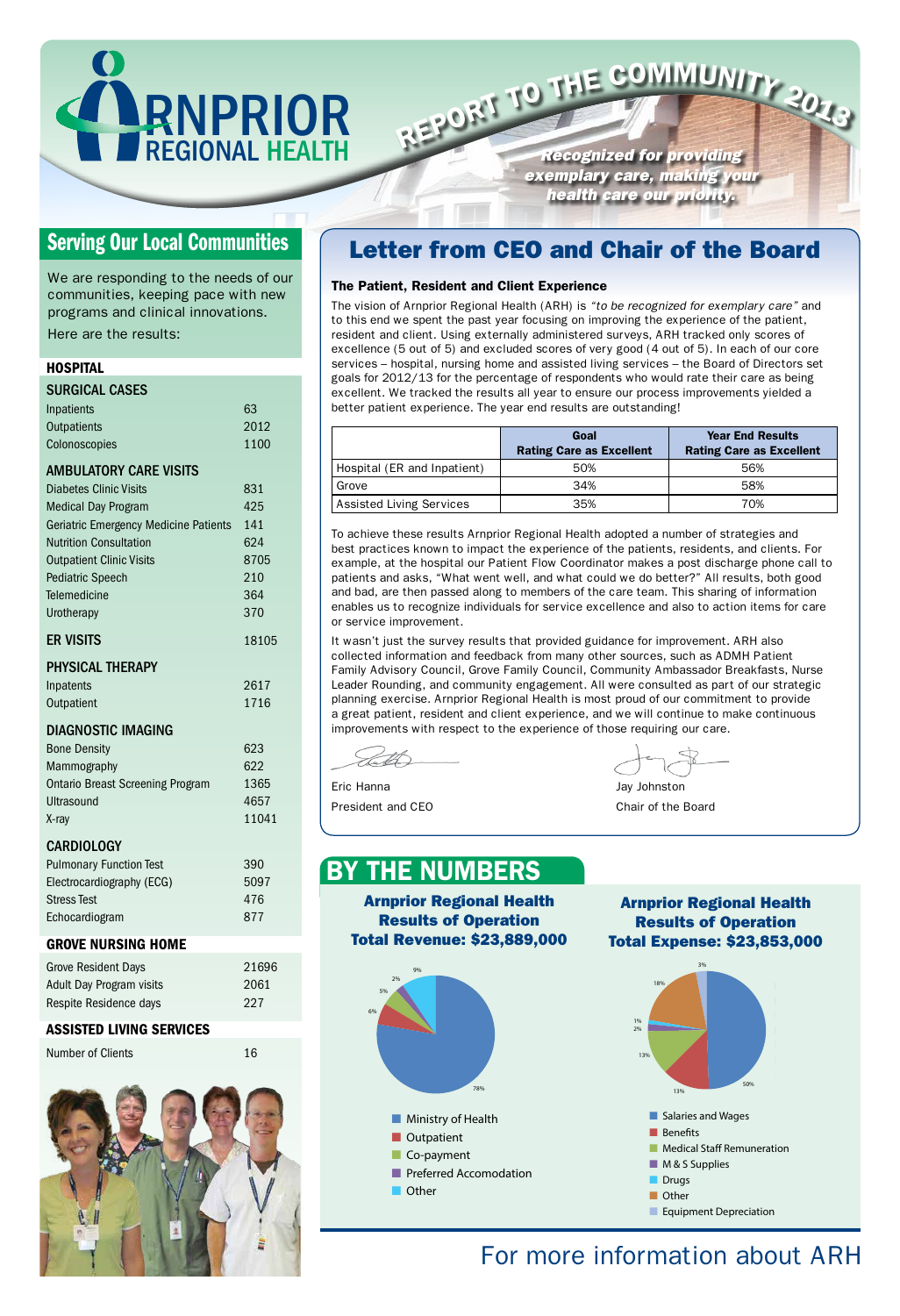The United Way of Renfrew County and the Grove Nursing Home have had a working relationship for more than ten years.. In 2002, the United Way of Renfrew County agreed to provide funding to the Adult Day Program at the Grove, and they have continued to provide funding to the program on an annual basis. The Adult Day Program began as an initiative designed, and run, by volunteers. Over the years the program expanded and hired staff to facilitate the program. The main focus is to offer social interaction, mental stimulation and physical activities for clients with the early stages of Alzheimer's and Dementia. In addition, clients are able to enjoy a hot nutritious meal. The program also provides respite and an informal support network for care givers.

Over the last few years, the program has expanded to accommodate more individuals from our community. Today, ten years since inception, the Adult Day Program is offered three days per week with more than 23 clients and families benefiting.  $\blacksquare$ 

#### *Celebrating 10 years! Celebrating*  The Adult  $\frac{\mathscr{O}^{\text{geometric}}_{q_0}}{\sqrt{q}^{\text{geometric}}}$ Day Program

 *"The Day Program has benefited our entire family. I can go to work and have peace of mind knowing he is safe and that experienced staff members are taking care of him. He feels involved and is happy to attend. It gives him the opportunity to socialize and feels like he is part of the community".* 

Vicki, family member of a participant.



Ray and Margaret Gauthier moved to Arnprior two years ago. Married for 53 years, they easily finish each other sentences. In the last few years they've had some health concerns. This led to a period of time where they were unable to live together as there was no option to live at home while receiving care.

> In November 2012, the Champlain LHIN approved funding for an additional 10 clients based upon community needs and the success of the program during the first year.  $\blacksquare$

Now personal support workers (PSW) visit clients, like Margaret, in their homes to assist with personal care, meal preparation, medication management and light housekeeping, as well providing other services and supports that allow seniors to remain in their own homes. The initial funding received in 2012 from the Champlain LHIN was for 10 clients, 24 hours a day, seven days a week.

A **rnprior Regional Health** was awarded the opportunity to be the provider of meals for the Meals on Wheels program operated by Arnprior Braeside McNab Seniors at Home.

Ray and Margaret are grateful for this program, *"Living in our home is what we want. The ladies who come to see us have been helping Margaret with her physiotherapy on her arm. On a scale of 1 to 5 with 5 being excellent, these girls are a 5 plus. They help her with her shower and help us change the beds, they make us food, they get Margaret walking, we just really can't ask for better."*



This program is currently averaging 40 delivered meals per week. This is a great community partnership for both ARH and Arnprior Braeside McNab Seniors at Home Program, both of which have a common mission to assist those in need in our community. We are able to meet the needs of our clients by offering a three week menu cycle and are also able to meet any therapeutic dietary requirements. The meals are made at the Grove Nursing Home kitchen, where the staff is well aware of the specific needs of the elderly.  $\blacksquare$ 

Kathleen Nunn coordinates this program through her office at the Grove and has been pleased with the success. *"We have a viable option to offer seniors that supports them in their desire to stay at home. Some clients are visited multiple times every day, while others like the Gauthier's receive care three times a week. Clients determine their care requirements in collaboration with us. We also work closely with other services, such as Meals on Wheels and programs offered through Arnprior Braeside McNab Seniors at Home and the CCAC."*

### Assisted Living Services Program

Auxiliary – Year in Review



### visit www.ArnpriorRegionalHealth.ca



The Auxiliary to Arnprior Regional Health once again had a busy year. The year started by hosting the Regional Conference for Ontario East. Auxiliary fundraising efforts contributed \$100,000 towards the digital mammography unit and an additional \$25,000 for the Grove for equipment. For two weeks the Opportunity Shop closed to allow for renovations resulting in a brighter and more spacious store. Total sales at the Opportunity Shop were just shy of \$150,000! Over 18,925 volunteer hours were spent assisting patients, residents or clients at ADMH, or the Grove, supporting the Gift Shop and the Opportunity Shop, as well as participating in the sewing program or the HELPP Lottery.  $\blacksquare$ 

The need for residents of our community to have a Hot Meals on Wheels Program is necessary in order to assist our elderly and disabled community members to remain in their homes. Having a hot meal delivered several times a week improves quality of life for residents living at home with limitations. It not only provides a nourishing meal, but also allows for some social interaction with the delivery volunteer as they drop off the meal and it is another check in with someone who cares. "The program saved my life", said Bev Bourne. "I didn't even have enough energy to make a

bowl of soup when I got out of the hospital. I looked forward to the hot bowl of soup each day. I would recommend them to anyone" stated Mrs. Bourne.

### Meals on Wheels Partnership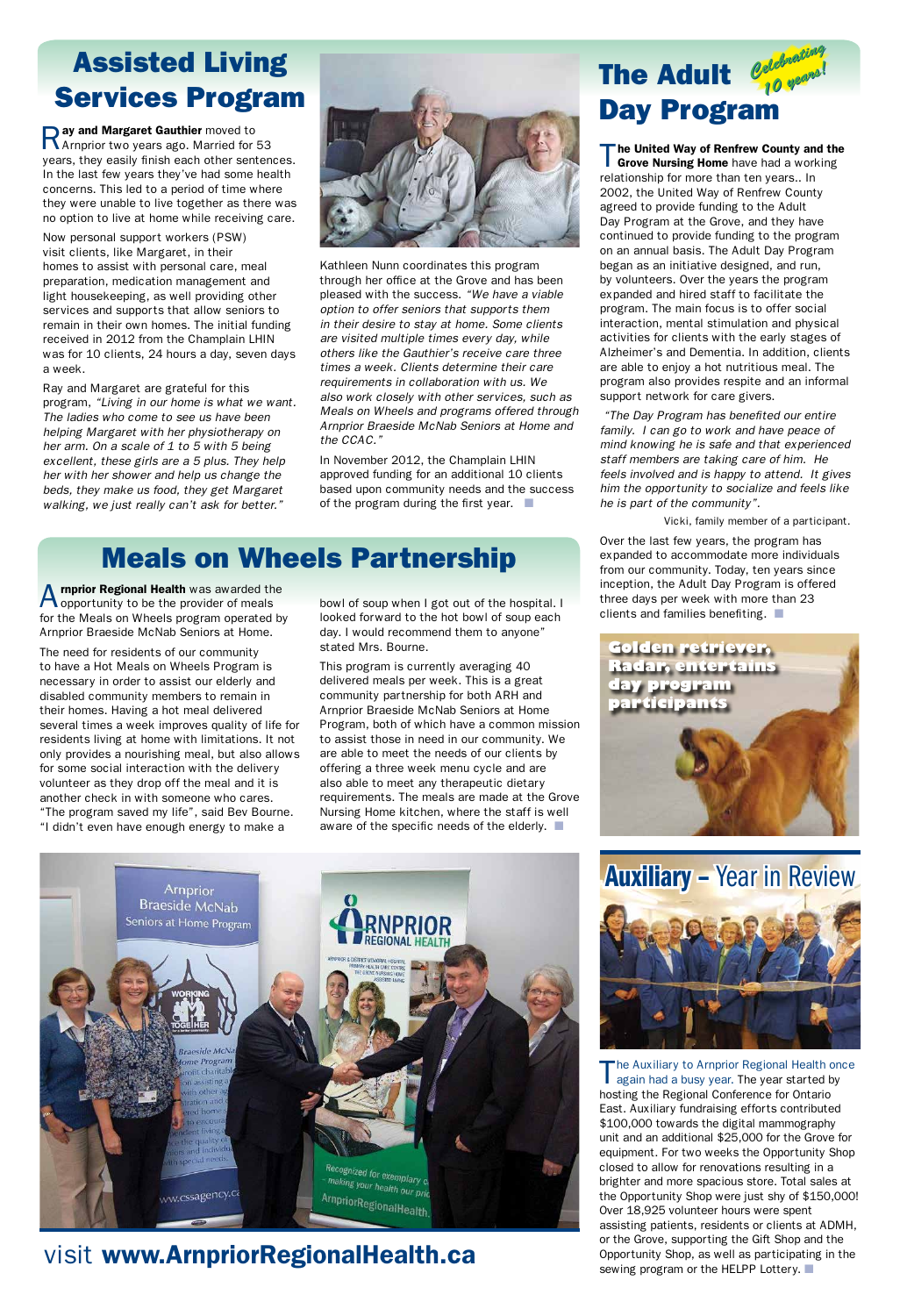### Cardiac *Rehab*



#### **n 2012, Amprior Regional Health and The Cardiac Rehabilitation Program** n 2012, Arnprior Regional Health added

to our clinical services through our Ontario Telemedicine Network (OTN). As an OTN site, ARH is set up for videoconferencing using a private and secure Internet connection and have been offering teledermatology, telepsychiatry, telenephrology and teleendocrinology.

The Cardiac Rehabilitation Program is administered by The University of Ottawa Heart Institute (UOHI) and serves Eastern Ontario. Fourteen sites, including ARH, offer this program to patients living throughout the region to benefit from comprehensive risk factor management and secondary prevention, in the form of cardiac rehabilitation.

Patients returning home following a cardiac episode were not always making their follow up appointments. They were overwhelmed with the amount of information they received in hospital and often forgot about the cardiac rehabilitation package. If they did remember about the program they were required to fill in a questionnaire and mail it to the UOHI before the cardiac rehab process could even begin. This process captured only 27% of cardiac rehab patients.

In December 2012 the first patient for the Cardiac Rehab Program came to their booked appointment at ARH and consulted through videoconferencing with a member of the UOHI cardiac rehab staff. The UOHI are now seeing 70% of people make their follow up appointments.  $\blacksquare$ 

### **Thank You Ö**partners

In addition to the paperwork hurdle, many patients also expressed doubt that they would be able to attend in person. There were many reasons why people couldn't get to their follow up appointments: their age, lack of access to a vehicle, difficulties with traveling and parking, or not wanting to burden their family members.

To encourage more people to attend cardiac rehab, some changes were implemented. Patients were pre-booked for assessment appointments before leaving the UOHI and their information was given to their regional hospital (ARH). The telemedicine coordinator (TMC) at the regional hospital would then call the patient. This call would remind the patient they were referred, help them fill out their questionnaire, and explain the cardiac rehabilitation process. The TMC further assists the patient when they come to ARH for subsequent visits.



A huge thank you to board members who completed their terms this past year: JoAnne McLean, Dana Dingman, Sue How, and Ted Kelly. We are always looking for other community minded individuals to join us. Please contact the PIC office for more information.

These are just a few of the quality improvements we have implemented that have seen our goals either met or exceeded over the past year.  $\Box$ 

#### *Dr. Christine Schriver*

I would like to take this opportunity to report on some of the improvements pertaining to quality of patient care implemented over the past year.

Over the last year, we have seen the fall rates of patients admitted at the hospital decline. In April 2012, the fall rate was 8.77 per 1000 patient days. By March 31, 2013 we had reduced the number to 6.26 falls per 1000 patient days. Much work has gone into the training of nursing staff according to the recently completed falls prevention program. They have been trained on early identification of patient at risk of falling, using fewer restraints, decreasing specific medications known to influence falls, and having increased vigilance around patients who are at a higher fall risk. The introduction of a new "Fall Risks Assessment Tool" ensures an initial assessment of all patients who might be at risk of a fall are assessed very early on in their hospital stay. Currently, this is being completed on 100 percent of our patients. The falls prevention program involves all staff and was truly a cooperative team project working with other members of our team such as physicians and physiotherapists.





Over the past year at the Grove we<br>Oundertook an initiative to reduce the number of medications each resident was taking. This began in the interest in overall health of the residents, and in response to benchmark data indicating our residents had a slightly higher use of scheduled and prn (as needed) medications compared to other longterm care facilities. We began our initiative by focusing on antipsychotic medications, because of their side effect profile in this demographic of the population. Antipsychotics can contribute to falls in the elderly, while also increasing the risk of stroke and sometimes death. Behaviors of dementia wax and wane and, therefore, antipsychotic medication should be reviewed on a regular basis. Antipsychotics are appropriately prescribed in long-term care for behaviors such as exit seeking, aggression towards other residents and also aggression towards staff trying to administer care. Antipsychotic medications cannot be stopped suddenly; they must be tapered. A clinical team at the Grove including our pharmacist from Medisystem developed an action plan. Staff and physicians were all made aware of our initiative. Dr. Villis and Jacqueline, our pharmacist, targeted residents with stable behaviors for several months and began to try and reduce their antipsychotics. Nursing staff were responsible for monitoring changes in residents' behaviors. Weekly informal meetings were held to discuss progress and track results. It is a very slow process as we could only reduce medications on several patients at a time.

In the meantime our pharmacist while doing medication reviews of the charts targeted external medications residents were using as well as the drugs classified "as needed" (i.e. Tylenol) that had not been used in some time and made recommendations based on their usage. At the beginning of this quality improvement initiative, medications were 12.6 per resident. They are now 10.5 per resident. Providing residents of the Grove with excellent care doesn't end here. While antipsychotics are continually being reviewed, other medications also continue to be reviewed to ensure residents are receiving the highest quality of care in a safe environment. Weekly visits from the Medisystem pharmacist will continue to help keep track of our residents' medication and health issues. Continued vigilance and communication regarding our quality improvement initiatives is key to achieving our vision of being recognized for exemplary care.  $\blacksquare$ 

Hand hygiene compliance has improved amongst all staff. We continue to audit on a monthly basis all staff's hand hygiene practices and we are happy to report that our compliance is currently at 98%. Our rate now exceeds the provincial average of 85.6 %. Thanks to all staff for making this a priority to help prevent the transmission of hospital acquired infections.

Chronic obstructive pulmonary disease (COPD) has a high re-admission rate for our patients due to the nature of the disease. There has been increased focus on patient education, in collaboration with the Family Health Team (FHT) and the ARH COPD working group. A big factor for patients doing less well at home has been improper use of inhalers which can lead to re-admission. We are now demonstrating to patients how to appropriately take their inhaled medications in addition to enhanced teaching during admissions. ARH has introduced a new program where interested patients can follow up with a health care professional at the FHT for ongoing education and support. In addition, patients are now sent home with specific written "action plans" and pre-booked appointments with their family doctors.

### Chief of Staff Report to the Community

## Medication Management at the Grove